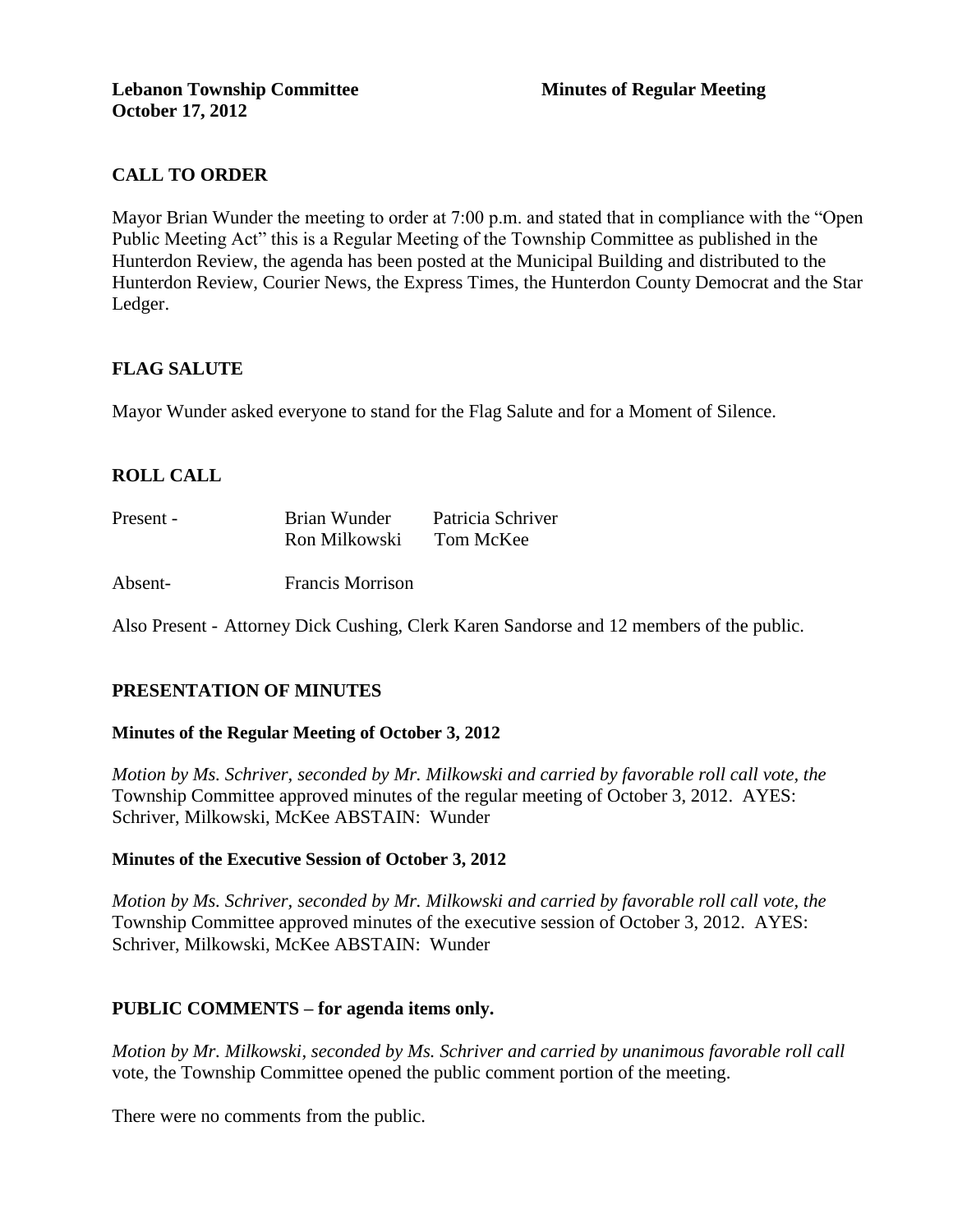LTCM 10/17/2012 Page 2 of 11

*Motion by Mr. Milkowski, seconded by Ms. Schriver and carried by unanimous favorable roll call*  vote*,* the Township Committee closed the public comment portion of the meeting.

### **Ordinance No. 2012-04 – Public Hearing**

*Motion by Ms. Schriver, seconded by Mr. Milkowski and carried by unanimous favorable roll call*  vote, the public hearing for Ordnance No. 2012-04 was opened.

There were no comments from the public.

*Motion by Ms. Schriver, seconded by Mr. Milkowski and carried by unanimous favorable roll call*  vote, the public hearing for Ordinance No. 2012-04 was closed.

*Motion by Ms. Schriver, seconded by Mr. McKee and carried by unanimous favorable roll call vote,* the Township Committee adopted Ordinance No. 2012-04 as written below.

## **TOWNSHIP OF LEBANON COUNTY OF HUNTERDON ORDINANCE NO. 2012-04 AN ORDINANCE AMENDING CHAPTER 67 OF THE CODE OF THE TOWNSHIP OF LEBANON ENTITLED "OPEN SPACE TRUST FUND" TO PERMIT OPEN SPACE FUNDS TO BE USED FOR MAINTENANCE OF LANDS ALREADY OWNED BY THE TOWNSHIP**

WHEREAS, in 2001 the voters of the Township of Lebanon (the "Township") authorized an Open Space Tax by referendum pursuant to *N.J.S.A*. 40:12-15.1 *et seq*.; and

WHEREAS, all funds collected pursuant to the Open Space Tax have been deposited by the Township in a trust fund and used exclusively for the purposes authorized by the voters ; and

WHEREAS, the original voter authorization for the open space tax limited the purposes for use of money raised through the tax to acquisition of farmland for farmland preservation, acquisition of lands for recreation and conservation, and the payment of debt service on the indebtedness incurred by the Township in acquiring open space properties; and

WHEREAS, *N.J.S.A*. 40:12-15.7(d) authorizes the Township to submit to the voters a proposition adding or removing purposes for which money raised through the open space tax levy can be spent; and

WHEREAS, pursuant to *N.J.S.A*. 40:12-15.7(d) in November of 2011 the Township submitted such a proposition to the voters requesting authorization to use the money raised through the open space tax levy for maintenance of lands acquired for recreation and conservation purposes in addition to the purposes already authorized; and

WHEREAS, the voters approved the proposition; and

WHEREAS, the Township Committee now wishes to amend the Open Space Trust Fund ordinance to include as one of the purposes for which the Open Space Trust Fund can be used the maintenance of lands acquired for recreation and conservation purposes as approved by the voters.

NOW, THEREFORE, BE IT ORDAINED by the Township Committee of the Township of Lebanon, in the County of Hunterdon, and State of New Jersey, as follows:

Section 1. Subsection A. of Section 67-1 entitled "Trust fund established" of Chapter 67 entitled "Open Space Trust Fund" of the Code of the Township of Lebanon is amended in its entirety to read as follows: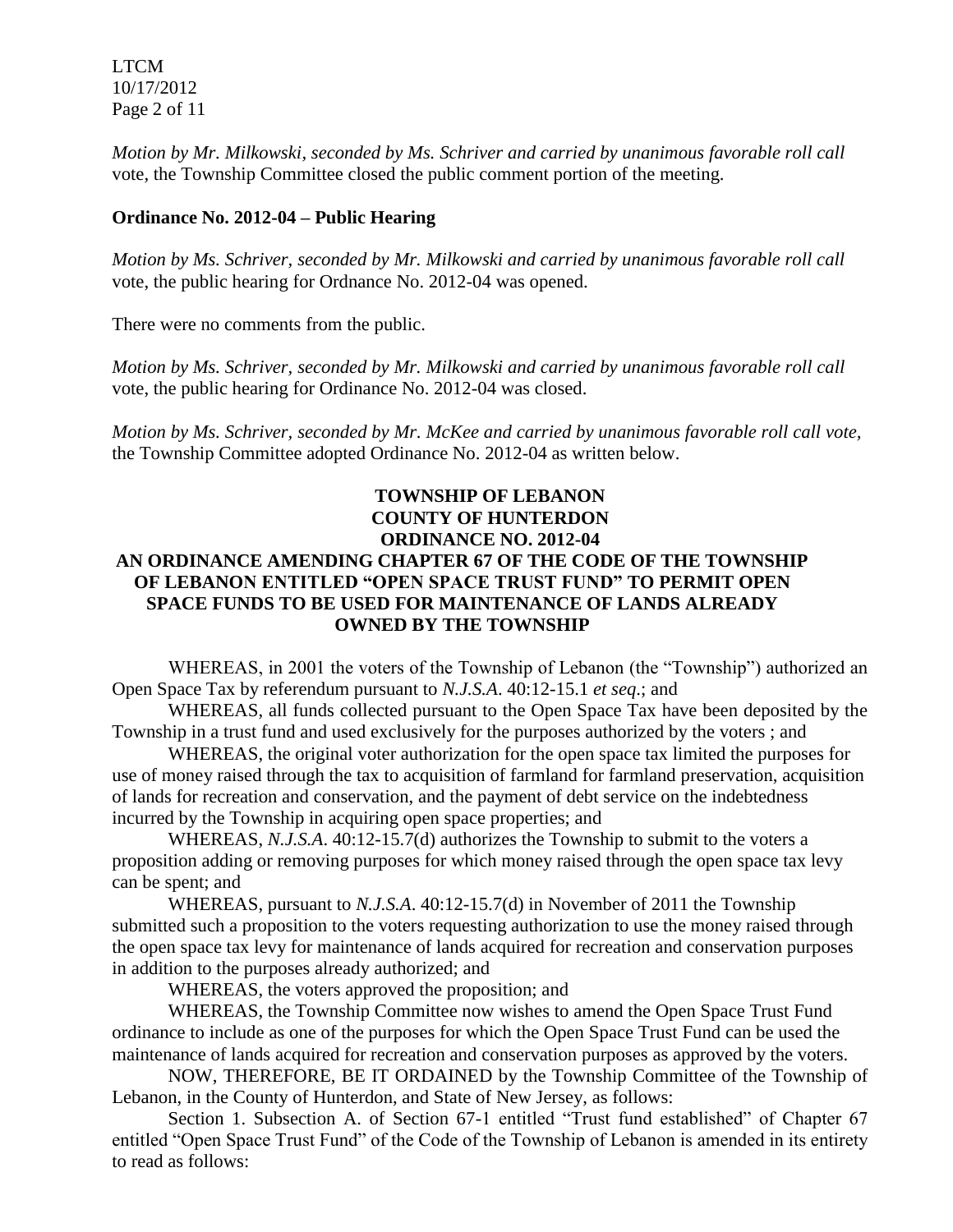A. There is hereby established a reserve in the General Capital Fund which shall be known and designated as the "Open Space Trust Fund." A special bank account shall be opened and maintained for this purpose. Funds from the Open Space Trust Fund may, as directed by the Mayor and Township Committee, be utilized for the following purposes, or any combination thereof:

- A. Acquisition of lands for recreation and conservation purposes;
- B. Acquisition of farmland for farmland preservation purposes;
- C. Maintenance of lands acquired for recreation and conservation purposes;
- D. Payment of debt service on indebtedness issued or incurred by the Township of Lebanon for any of the purposes set forth in A. or B. above.

Acquisition shall include by gift, purchase, or by eminent domain proceedings pursuant to N.J.S.A. 20:3-1 et seq. and shall include development easements, or other easements, vacant land, as well land which has improvements upon it at the time of acquisition, where the principal purpose of the acquisition is for any or all of the purposes, or any combination of them, set forth above.

Section 2. All ordinances and resolutions inconsistent with the provisions of this ordinance are hereby repealed as to such inconsistencies.

Section 3. This ordinance shall take effect immediately upon publication following its final passage, in accordance with law.

## **Ordinance No. 2012-05 - Introduction**

*Motion by Ms. Schriver, seconded by Mr. McKee, and carried by unanimous favorable roll call vote,*  the Township Committee approved Ordinance No. 2012-05 on first reading.

## TOWNSHIP OF LEBANON COUNTY OF HUNTERDON ORDINANCE NO. 2012-05

## AN ORDINANCE REPEALING AND REPLACING CHAPTER 21 OF THE CODE OF THE TOWNSHIP OF LEBANON ENTITLED "COURT, MUNICIPAL JOINT" TO ESTABLISH A MUNICIPAL COURT AND AUTHORIZE THE USE OF A SHARED COURT

### **Public Hearing will be held on November 7, 2012**.

### **Ordinance No. 2012-06 - Introduction**

*Motion by Mr. Milkowski, seconded by Ms. Schriver, and carried by unanimous favorable roll call*  vote, the Township Committee approved Ordinance No. 2012-06 on first reading.

> TOWNSHIP OF LEBANON COUNTY OF HUNTERDON ORDINANCE NO. 2012-06

AN ORDINANCE OF THE TOWNSHIP OF LEBANON AMENDING SECTION 205-6 OF THE CODE OF THE TOWNSHIP OF LEBANON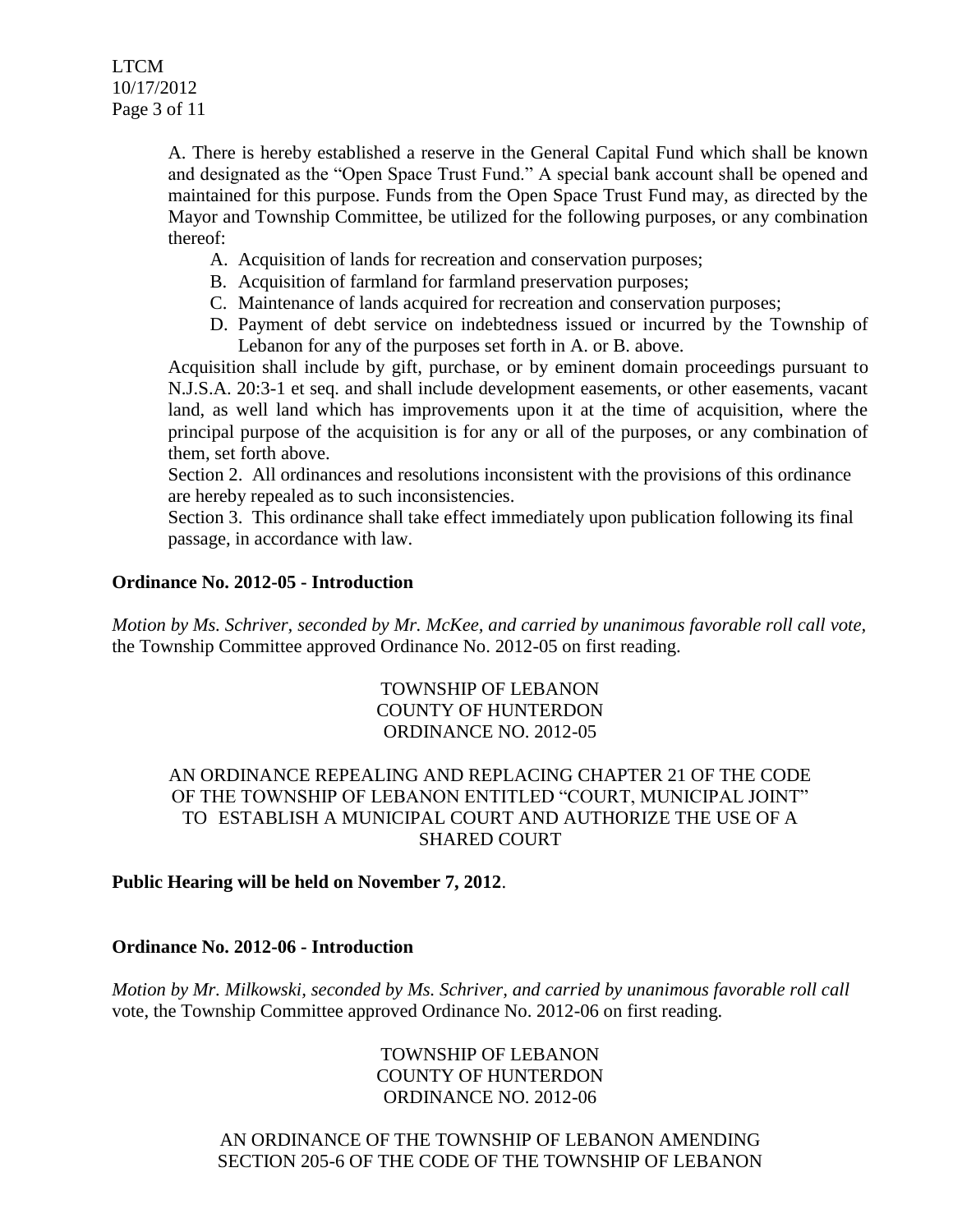## ENTITLED "SCHEDULE OF FEES" TO ESTABLISH NEW FEES FOR CERTAIN RETAIL FOOD ESTABLISHMENTS AND FOR DOG LICENSES

## **Public Hearing to be held on November 7, 2012.**

### **RESOLUTIONS**

### **Resolution No. 83-2012 - Consent to NJDES Permit Application**

Engineer Jess Symonds stated that the applicant is requesting to submit for Treatment Works Approval. A T-1Permit; a permit to discharge over 2000 gallons per day per lot, has been obtained which is a requirement in applying for the TWA. The Township must give permission for the application to be submitted to the NJDEP.

*Motion by Mayor Wunder, seconded by Ms. Schriver and carried by unanimous favorable roll call*  vote, the Township Committee held Resolution No. 83-2012 to a later meeting.

## TOWNSHIP OF LEBANON COUNTY OF HUNTERDON STATE OF NEW JERSEY RESOLUTION NO. 83-2012 CONSENT TO NJDES PERMIT APPLICATION

WHEREAS, Michael P & G, LLC, Block 12- Lot 14, has requested consent by the Governing Body of the submission of an NJDES-DGW application for Michael P & G LLC, Lebanon Township, NJ to the Department of Environmental Protection; and

WHEREAS, Michael P & G, LLC has submitted a copy of the application to the Township for consideration;

NOW, THEREFORE BE IT RESOLVED by the Township Committee of the Township of Lebanon, County of Hunterdon and State of New Jersey to consent to the submission of the aforementioned application, and to authorize the Mayor to execute the required Statement of Consent.

### **Resolution No. 85-2012 - Appointment of OEM Coordinator**

Ms. Schriver asked why there is a change in Coordinators. Mayor Wunder stated that it is time for a change and it is his prerogative to make the appointment.

*Motion by Mr. Milkowski, seconded by Mr. McKee and carried by favorable roll call vote, the* Township Committee approved Resolution No. 85-2012. AYES: Milkowski, Wunder, McKee NAYS: Schriver

> RESOLUTION NO. 85-2012 TOWNSHIP OF LEBANON COUNTY OF HUNTERDON STATE OF NEW JERSEY A RESOLUTION OF THE TOWNSHIP OF LEBANON,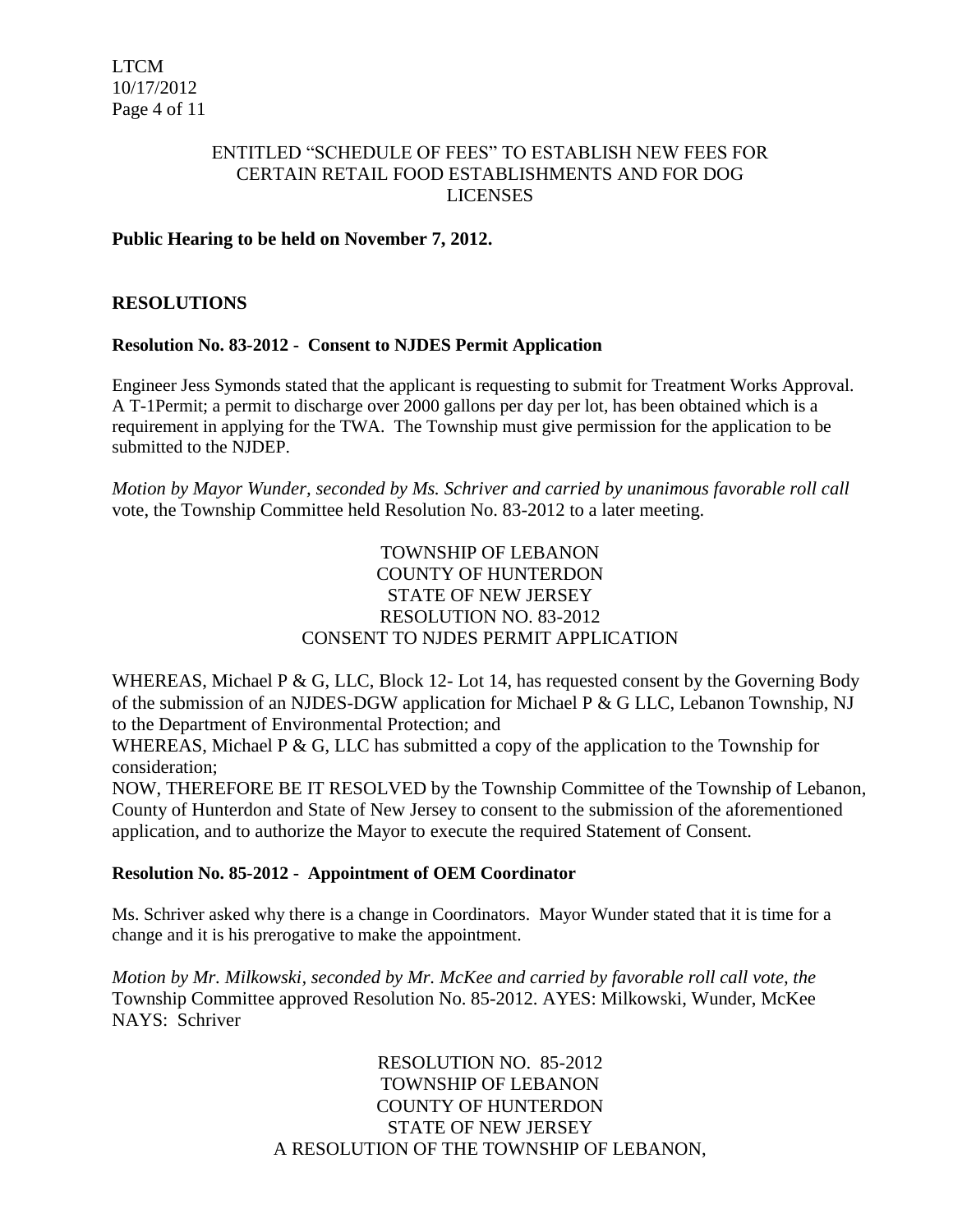LTCM 10/17/2012 Page 5 of 11

#### COUNTY OF HUNTERDON, STATE OF NEW JERSEY, APPOINTMENT – EMERGENCY MANAGEMENT COORDINATOR

WHEREAS, the Township of Lebanon is currently in need of an Emergency Management Coordinator; and

WHEREAS, Alan Goracy is qualified for this position;

NOW, THEREFORE BE IT RESOLVED by the Township Committee of the Township of Lebanon to appoint Alan Goracy to the position of Emergency Management Coordinator for a 3 year term beginning on October 18, 2012, ending October 17, 2015

## **Resolution No. 86-2012 - Waste Water Management Plan**

Attorney Cushing stated that the County requested that the Township adopt a resolution consenting to the Waste Water Management Plan. This is based on direction the County received from the State. The problem is that the County does not have a Plan for Lebanon Township as the Township's Plan is being developed in conjunction with the Highlands as required by the Township's participation with the Highlands. After discussions with the Township Engineer and the County, Attorney Cushing drafted a resolution stating that the Township consents to the Plan however the Township's approval must be done by the Highlands. Therefore, as long as the Plan from the State is not inconsistent with the Highlands approval it is acceptable to the Township.

*Motion by Ms. Schriver, seconded by Mr. McKee and carried by unanimous favorable roll call vote,* the Township Committee approved Resolution No. 86-2012.

TOWNSHIP OF LEBANON IN THE COUNTY OF HUNTERDON RESOLUTION NO. 86-2012 A RESOLUTION CONSENTING TO THE PROPOSED WATERQUALITY MANAGEMENT (WQM) PLAN AMENDMENT ENTITLED "Amendment to the Upper Delaware and Upper Raritan Water Quality Management Plans (WQMP)"

WHEREAS, THE Board of Chosen Freeholders of Hunterdon County desires to provide for the orderly development of wastewater facilities with Hunterdon County; and

WHEREAS, the New Jersey Department of Environmental Protection (NJDEP) requires that proposed wastewater treatment and conveyance facilities and wastewater treatment service areas, as well as related subjects, be in conformance with an approved WQM plan; and

WHEREAS, the NJDEP has established the WQM plan amendment procedure as the method of incorporating unplanned facilities into a WQM plan; and

WHEREAS, a proposed WQM plan amendment to the Upper Delaware and Upper Raritan Water Quality Management Plans (WQMP), noticed in the New Jersey Register on September 4<sup>th</sup>, 2012, for the above Amendment, has been prepared by the Hunterdon County Planning Department; and

WHEREAS, the proposed WQM plan amendment exempts the Township of Lebanon as this Township is partly within the Highlands Preservation and Planning Areas and the Township of Lebanon is pursuing the Plan Conformance process with the Highlands Council under the Highlands Water Protection and Planning Act. N.J.S.A. 13:20-1 et seq.; and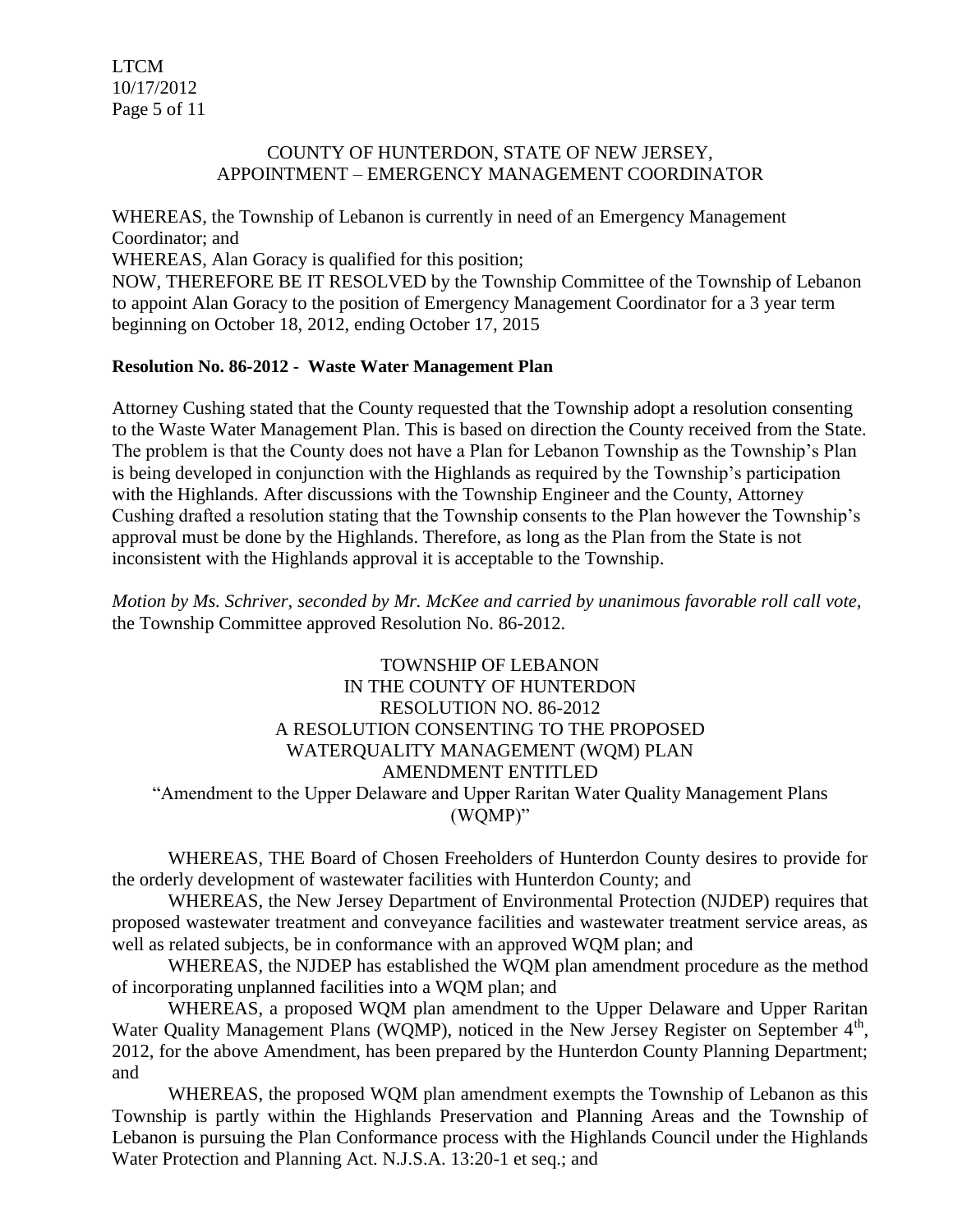LTCM 10/17/2012 Page 6 of 11

WHEREAS, it is understood that, in consonance with the Highlands Council, a separate proposed amendment to the WQMP will subsequently be developed for the Township of Lebanon;

NOW, THEREFORE, BE IT RESOLVED on this  $17<sup>th</sup>$  day of October, 2012, by the Township Committee (the governing body) of the Township of Lebanon, in the County of Hunterdon, New Jersey, that:

- 1. Upon the understanding that the pending WQM exempts the Township of Lebanon, pursuant to N.J.A.C. 7:15-3.4 (g) 4. ii., the Township of Lebanon has no objection to the amendment entitled "Amendment to the Upper Delaware and Upper Raritan Water Quality Management Plans (WQMP)," and publicly noticed on September 4, 2012, prepared by the Hunterdon County Planning Department, for the purpose of its incorporation into the applicable WQM plan(s).
- 2. This consent shall be submitted to the NJDEP in accordance with N.J.A.C. 7:15-3.4.

## **OLD BUSINESS**

#### **Public Comments**

Mr. Milkowski stated that at the last meeting an item was brought up for discussion and voted on after the public comment section of the meeting. The subject matter was not listed on the agenda and the public did not have the opportunity to speak on the issue. Mr. Milkowski stated that he feels that the public should have had the opportunity to speak on matters and that the Committee should try to work it out so that they do not get in that sort of situation again.

### **NEW BUSINESS**

### **Lebanon Township Museum Request to Hold a Bus Trip**

The Museum Curators would like to organize a bus trip to the Belsnickle Craft Show in Boyertown, Pa. on November 23, 2012. The Clerk contacted the insurance agents and there are no concerns with coverage for the trip and there would be no additional costs associated with it.

*Motion by Mayor Wunder, seconded by Mr. McKee and carried by unanimous favorable roll call*  vote, the Township Committee approved the Museum's request to conduct a bus trip to the Belsnickle Craft Show on November 23, 2012.

### **Architect Keith Chambers – Change Order #5 – Request for an Extension of Time**

Mr. Milkowski stated that there was an earlier Change Order to increase the size of the second floor of the mezzanine area on the Township Garage. The Contractor is stating that he lost two weeks in time waiting the for Committees approval for the addition. The materials were to be delivered within two weeks which pushed the project back four weeks. The Contractor is asking for a thirty day extension on the Contact time. There is no expense associated with the Change Order.

*Motion by Mr. Milkowski, seconded by Ms. Schriver and carried by unanimous favorable roll call*  vote, the Township Committee approved Change Order #5 requesting a 30 day extension of time.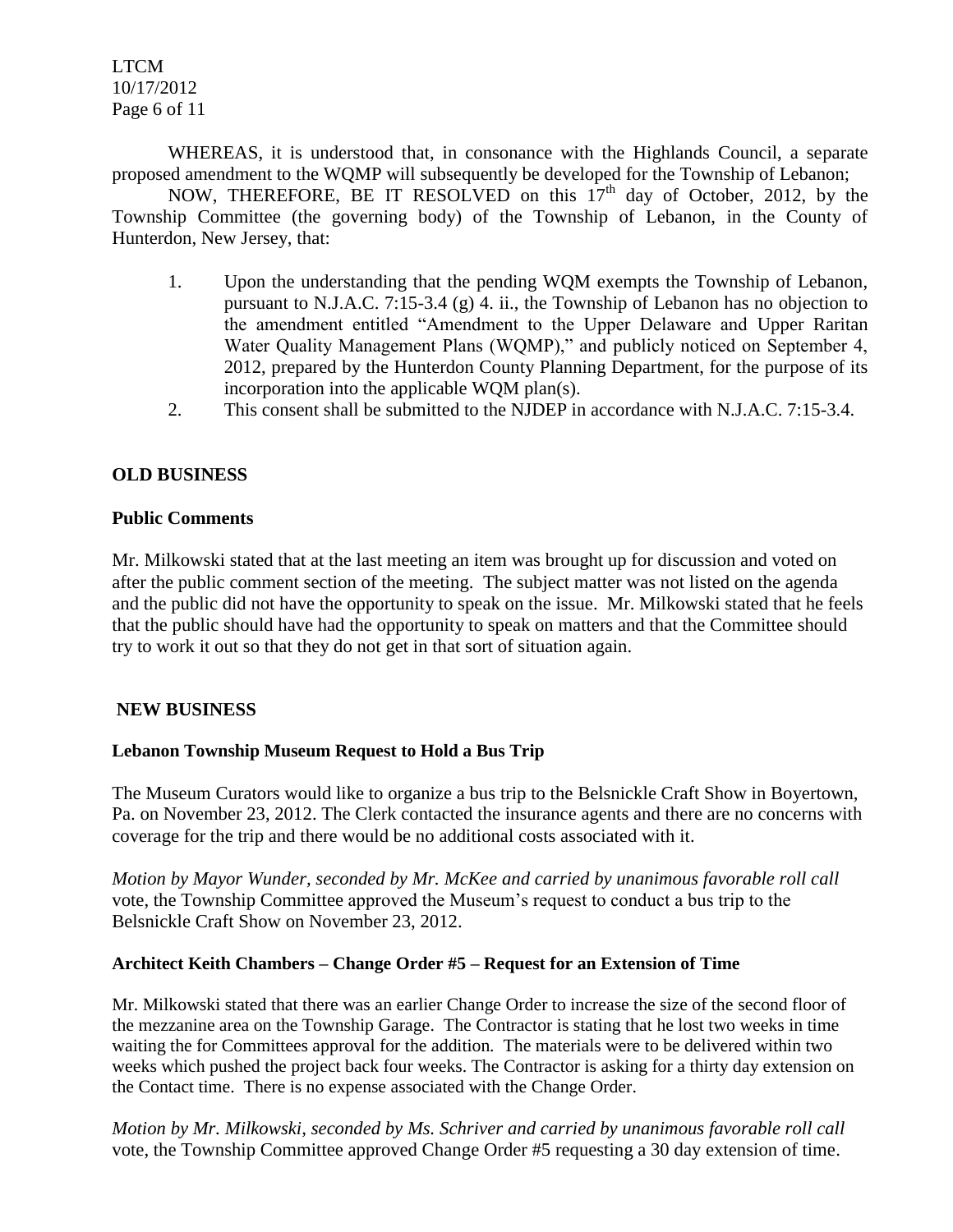LTCM 10/17/2012 Page 7 of 11

#### **Architect Keith Chambers – Extended Services Proposal**

Mr. Milkowski stated that due to the 30 day extension to the DPW Garage Project Contract there will be an additional cost of \$9100.00 for the Clerk of the Works and the Architect to continue providing Architectural Services for the extended period of time. Mr. Milkowski recommended approving the proposal.

*Motion by Ms. Schriver, seconded by Mr. McKee carried by unanimous favorable roll call vote, the* Township Committee approved Chambers Architecture, Inc. extended services proposal at \$9100.00.

#### **Architect Keith Chambers – DPW Building Concerns – For Your Information**

Mr. Milkowski stated that there was a site meeting and there are cracks in the concrete floors in the area of the office space. Mr. Milkowski said that you will get cracks when you pour a large amount of concrete. It is almost impossible to not have cracks. The concern is that if the cracks move you will have problems. There will be a floor treatment placed on top of the concrete. They will patch the cracks and then put the floor covering over it. Mr. Milkowski stated that he would like to see the cracks patched and to see if there is movement. Mr. Milkowski stated that the floors where the trucks are parked look great.

Mr. Milkowski stated that this time of the year it is difficult to put pavement on soil that has not been prepared in dry weather. Mr. Milkowski suggested that the Contractor put the base coat down and come back in the Spring; any bad spots can be dug up, replaced and the top coat can be put in. The Contractor stated that he is willing to do that as long as the Township is willing to pay the additional cost for his crew to come back to complete the work. The Contractor will be providing a price to Mr. Milkowski. Mr. Milkowski stated that prior to any asphalt being put down you must proof roll the area. This will determine if there are any bad spots that need to be excavated out and new material needs to be recompacted before a base coat is put down. Mr. Milkowski stated that he informed the Contractor that he would like to be present when the work is done but the Engineer must be present.

#### **CORRESPONDENCE**

- a. Architect Keith Chambers DPW Project Update as of October 17, 2012
- b. Spruce Run Lutheran Church North Hunterdon Food Pantry
- c. Tax Collector's Report for the Month of September 2012
- d. Mr. Dewey Polt Correspondence July 29, 2012 Letter from Mr. Skidmore
- e. HC Municipal Officer's Association Meeting Speaker Matthew Boxer, State Comptroller

### **COMMITTEE REPORTS**

**Committeewoman Schriver** - Ms. Schriver stated that she is still working on acquiring funding to help with the repairs needed at the Squad Building. Ms. Schriver and the Clerk met with the County Open Space Coordinator, Kevin Richardson regarding the use of Open Space funds in the Park. Mr. Richardson was very responsive and receptive in the Township's proposal in applying for the use of the funds for the Park. Mr. Richardson informed Ms. Schriver that he also works with the Historic Preservation and that it is possible to apply for funds for the Museum parking lot. Ms. Schriver will speak to Mr. Tom Burrell about the opportunity.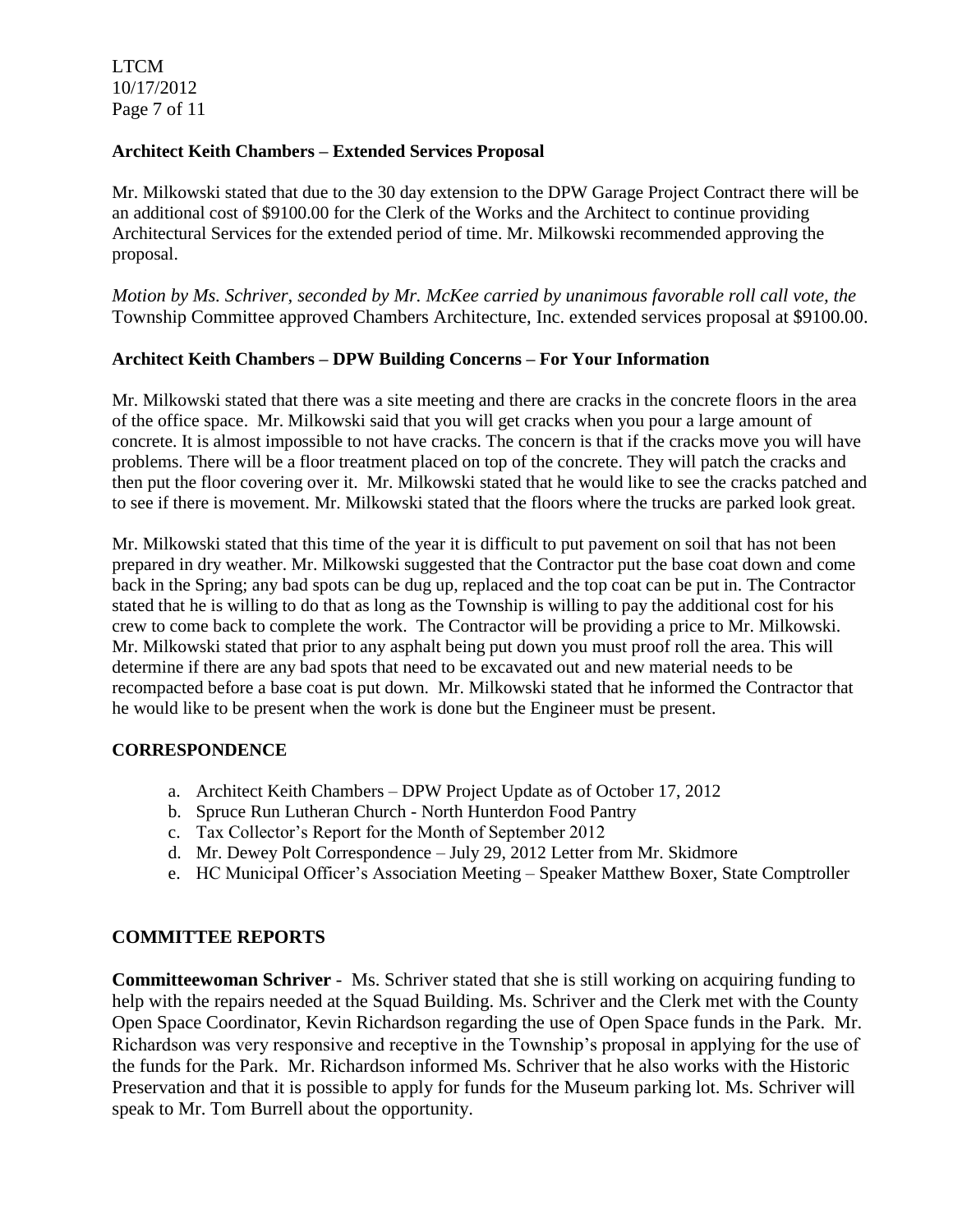LTCM 10/17/2012 Page 8 of 11

Ms. Schriver informed Mr. Warren Newman of the LTEOS of possible tress grant options offered by the Shade Tree federation.

**Deputy Mayor Milkowski-** Mr. Milkowski provided a report on the DPW Garage Project as prepared by the Architect.

Mr. Milkowski stated that there was a Planning Board meeting last night. The GenPsych application was finalized. The next meeting will be held in December.

**Mayor Wunder-** Mayor Wunder stated that there is a North Hunterdon Municipal Court meeting on October 24, 2012. Mayor Wunder asked Mr. McKee to join him in attending.

Attorney Cushing stated that he received the Judgment of Compliance relative to the Squad Litigation. The Deed has been sent to the County Clerk for recording and the Township now has the right to exercise as much control or dominion over the building. The Township Clerk is in process of making the LOSAP payments as required by the agreement and a plaque is being purchased.

Mayor Wunder stated that Halloween Madness will be held on October 28, 2012.

**Committeeman McKee-** Mr. McKee stated that he has nothing new to report on Standing Committees.

Attorney Cushing stated that the Supreme Court has indicated that oral argument will take place on November 7, 2012. The decision that is rendered will be a significant one as no one knows exactly what the Court is going to do. Attorney Cushing provided a history of the COAH issue.

## **Emergency Medical Services**

Ms. Schriver stated that at the last meeting she asked the EMS Administrator's if people from New Providence would be providing EMS in Lebanon Township. Ms. Schriver stated that New Providence was not the right town; it was actually Berkeley Heights that they are from. Ms. Schriver noted that at the October 3, 2012 meeting Tom Carlucci informed the Committee that to his knowledge there was no one from New Providence who will be providing EMS in Lebanon Township and that New Providence was in Union County. Ms. Schriver stated that the Police Department approved background checks for these individuals and she feels that the Committee should know who is serving the residents.

## **Committeeman Morrison – Absent**

## **PRESENTATION OF VOUCHERS**

Committee Members provided a description of vouchers exceeding \$1000.00.

*Motion by Ms. Schriver, seconded by Mr. McKee and carried by unanimous favorable roll call vote,* the Township Committee approved the October 17, 2012 bill list in the amount of \$2,699,823.05 with the exception of a payment to Chambers Architect in the amount of \$9821.72.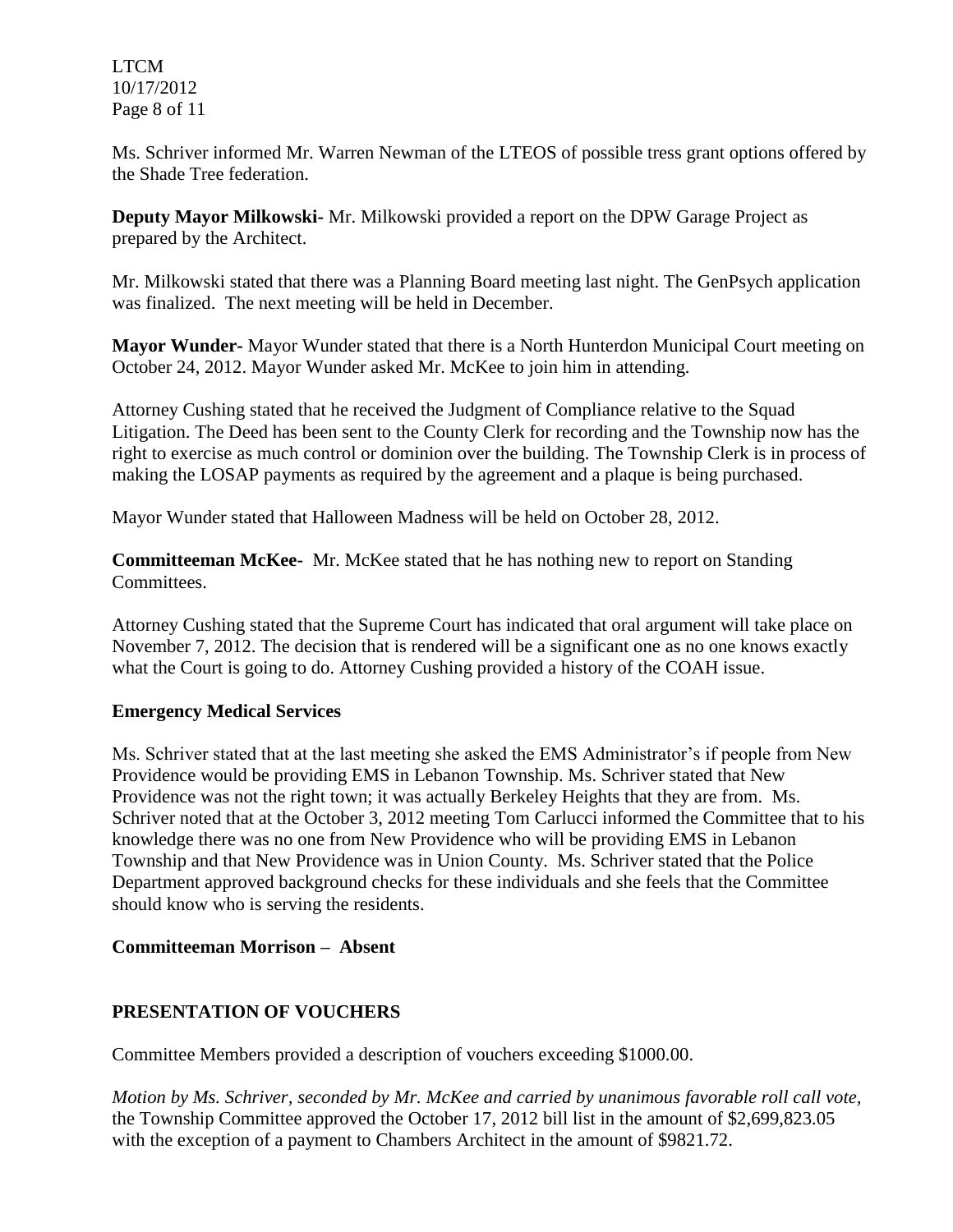LTCM 10/17/2012 Page 9 of 11

#### **CORRESPONDENCE**

- a. Architect Keith Chambers DPW Project Update as of October 17, 2012
- b. Spruce Run Lutheran Church North Hunterdon Food Pantry
- c. Tax Collector's Report for the Month of September 2012
- d. Mr. Dewey Polt Correspondence July 29, 2012 Letter from Mr. Skidmore
- e. HC Municipal Officer's Association Meeting Speaker Matthew Boxer, State Comptroller

## **PUBLIC COMMENTS**

*Motion by Mr. Milkowski, seconded by Ms. Schriver and carried by unanimous favorable roll call*  vote, the Township Committee opened the Public Comment portion of the meeting.

Mr. EJ Skidmore asked the name of the new OEM Coordinator.

Mr. Warren Newman of the LTEOS asked if there were any discussions requested or desired relative to the Quarry. Attorney Cushing stated that the Quarry matter was discussed before the NJ Lands Trust and the Lands Trust indicated that the subcommittee who reviewed the proposal did not report the change in designation favorably. The conclusion was that the proposal would not meet the standards of the NJ Lands Trust in order to make the swap. Mr. Newman stated that at the September 25, 2012 public meeting of the NJ Lands Trust, which Nancy Lawler attended, it was noted that there was no formal application submitted by Eastern Concrete. There was discussion and the consensus of the Board that the proposed does not meet the specific criteria set forth by the Trust. Mr. Newman stated that Ms. Lawler has received a request to meet with engineering representative from the Quarry. The request was passed on to the Mayor as they did not feel that it was appropriate to have a meeting at this time and that any meeting should take place in a public forum.

Mr. Newman had at an earlier meeting inquired on the merging of the LTEOS and the Recycling Committee. Ms. Schriver stated that she feels that the Recycling Coordinator needs to be involved in the discussion to merge the two groups. The Committee agreed and Mr. Newman will reach out to the Recycling Coordinator.

Mr. Victor Hoffman stated that at the last meeting there was a motion made to appoint a consulting firm to review the Fire Department LOSAP matter. Mr. Hoffman asked about the status of the review and asked why the Township is paying \$10,000.00 to have the review conducted. Mr. Hoffman stated that one year can be reviewed and based on the example received the Township can conduct the review on its own. Mr. Hoffman stated that this is taxpayer's money and there was no discussion on the matter. Ms. Schriver stated that it had been discussed. Mr. Hoffman stated that at the last meeting it was discussed after the public comment portion of the meeting had ended. Mr. Hoffman feels that it was a shrewd way of handling the matter and he did not appreciate it. Mr. Hoffman stated that he feels that the Township can save money by having the auditor show the Township the proper was to prepare the LOSAP report based on one year and then follow through. If questions are raised the Township can consult with the auditor. Mr. Hoffman asked why one person was in charge of the LOSAP preparation the entire time and why it was not checked and double checked. Mayor Wunder stated that he feels that LOSAP should have most likely been included in the Township's audit from the inception but it was not. Mayor Wunder stated that he is not sure of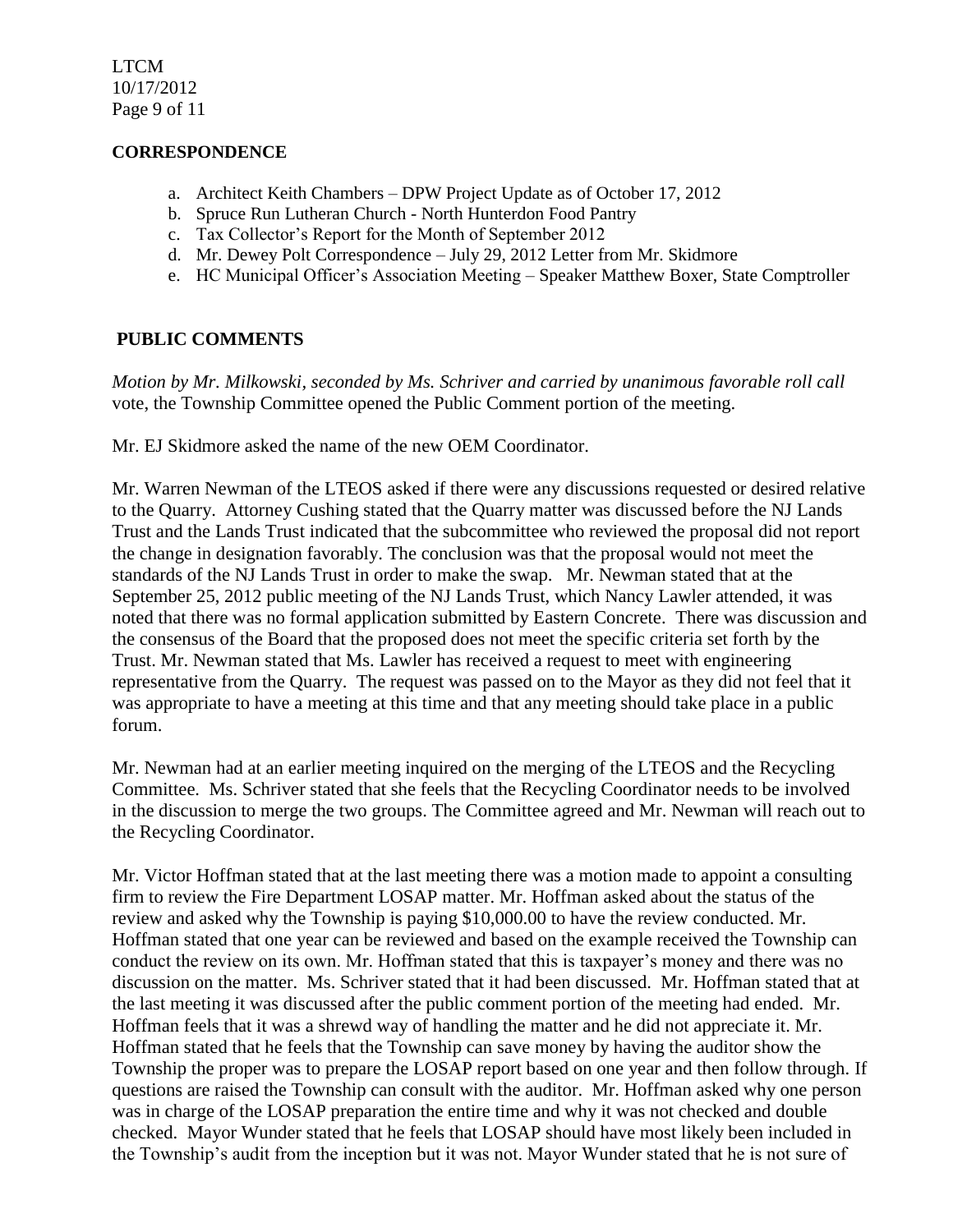LTCM 10/17/2012 Page 10 of 11

what the Township's responsibility is in making the numbers correct. Attorney Cushing informed Mr. Hoffman of the history on the LOSAP issue and that the Prosecutor's Office made the recommendation to hire an independent auditor. Attorney Cushing stated that when questions are raised you want the outcome to be fair for all. Mr. Hoffman stated that he feels that the public needs to know more than what is behind closed doors and a lot of stuff goes on behind closed doors. Mr. Hoffman asked how many people from the Fire Department work on LOSAP. Mr. Milkowski stated that he is the only one and was never trained. Mr. Milkowski stated that to his knowledge no money has gone to an individual, it has only gone to a retirement account. Mr. Hoffman asked how much money is in question. Mayor Wunder stated that that needs to be determined. Mr. Hoffman stated that someone from the Fire Department should be trained in LOSAP procedures as well as a Committee person. Mr. Hoffman stated that the "wash is being done in public and he thinks that it is mean spirited". Mr. Hoffman stated that if the Committee is going to be making these types of decisions then the public should be able to comment on it.

# **Quarry Ordinance**

Mr. Milkowski made a recommendation that the draft Quarry Ordinance be forwarded to the Planning Board for their input.

*Motion by Ms. Schriver, seconded by Mr. McKee and carried by unanimous favorable roll call vote*, the Township Committee closed the Public Comment portion of the meeting.

*Motion by Ms. Schriver, seconded by Mr. McKee and carried by unanimous favorable roll call vote,* the Township Committee approved Resolution No. 87-2012 and convened in executive session at 8:15 p.m.

## **TOWNSHIP OF LEBANON RESOLUTION NO. 87-2012**

BE IT RESOLVED by the Mayor and Township Committee of the Township of Lebanon, that in compliance with N.J.S.A. 10:4-12, this meeting will be closed to the Public to discuss the following matters:

> Ongoing Litigation – Hyland Matter Potential Litigation – Quarry Matter Contract - Voucher Payment

There may be action taken when the Regular Meeting convenes.

The Township Committee reconvened the Regular Committee meeting at 8:29 p.m.

Attorney Cushing stated that during the executive session the Township Committee discussed the approval of a voucher for the DPW Garage Architect and discussed an improved and more correct way to submit vouchers in the future. The Hyland Litigation was discussed as well as potential litigation if the Quarry should decide to sue the Township.